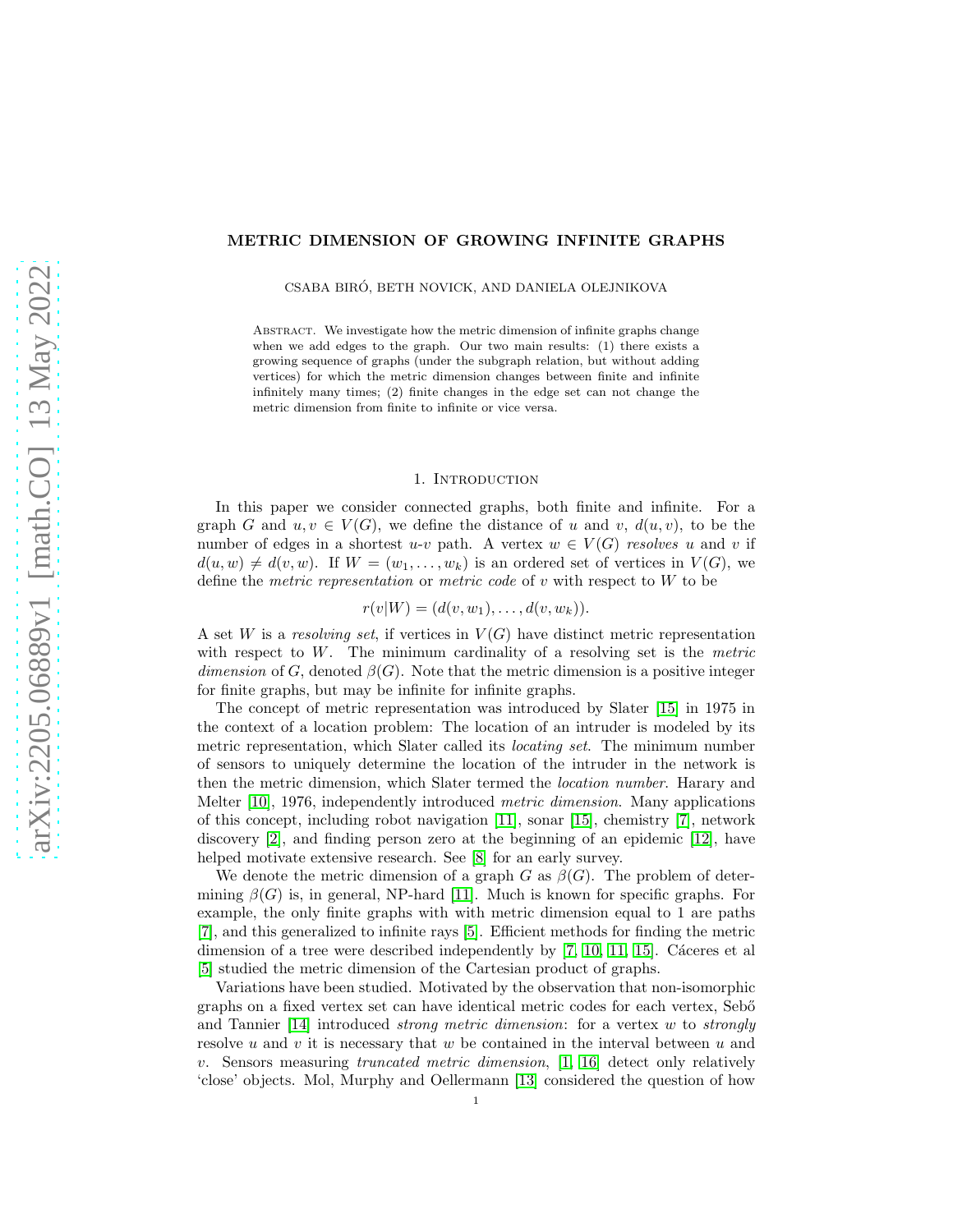much the metric dimension of a graph can be reduced by adding edges, defining the *threshold dimension* of a graph G to be the minimum of  $\beta(H)$  over all graphs H on  $V(G)$  for which G is a subgraph. The analogous concept for strong dimension is introduced in [\[3\]](#page-12-12). Metric dimension of random graphs is studied in [\[4\]](#page-12-13).

The following theorem was proved in [\[6\]](#page-12-14) for finite graphs, and for infinite graphs in [\[5\]](#page-12-7).

# **Theorem 1.1.** *If*  $\beta(G) = k$ *, then G has maximum degree at most*  $3^k - 1$ *.*

Later in the paper we will use the following important corollary.

# <span id="page-1-1"></span>**Corollary 1.2.** *If*  $\beta(G) < \infty$ *, then G is locally finite.*

The issue of how metric dimension changes with the addition of edges is an intriguing one. Some graph parameters, such as  $\chi(G)$  and  $\omega(G)$  are non-decreasing. Others, such as  $\alpha(G)$ , diam(G) and  $\nu(G)$  are non-increasing. The invariant  $\beta(G)$ , on the other hand can increase, decrease, or remain the same as edges are added. In 2015, Eroh et al. [\[9\]](#page-12-15) assert that the addition of one edge to a finite graph can raise the metric dimension by an arbitrary amount, specifically it can be raised by approximately order n, where  $n = |V(G)|$ . In the same paper, these authors show that the removal of a single edge can increase the metric dimension by at most 2. Later, in 2021, Mashkaria et al. [\[12\]](#page-12-5) give a class of examples showing that in fact the metric dimension of a finite graph can increase by an exponential amount upon the addition of an edge.

We say that a graph parameter is *stable* if there is a positive integer k such that a change of a single edge in the graph changes the parameter by at most  $k$ . Otherwise that parameter is *unstable*. In this setting we see that the results in [\[9,](#page-12-15) [12\]](#page-12-5) establish that metric dimension for finite graphs is unstable.

Our focus in this paper is to study the behavior of infinite graphs as edges are added. In Section 2 we show that with the right choice of sequences of edge sets added, the metric dimension will change from finite, to infinite, and back, an infinite number of times. In Section 3 we show that this behavior is only possible if each set in the sequence is infinite – said differently, adding (or deleting) a finite number of edges cannot change the metric dimension from finite to infinite or visa versa. Next we note that our result in Section 3 is non-trivial because for infinite graphs, as well, metric dimension is unstable; furthermore, we propose a new question and prove a partial result.

### 2. Growing sequence with infinitely many changes

<span id="page-1-0"></span>2.1. Definition of the graph sequence. Let  $V = \{v_{ij} : i \in \mathbb{N}, j \in \{0,1\}\}\.$  We will define the edge sets  $E_0, E'_0, E_1, E'_1 \dots$  such that

$$
E_0 \subseteq E'_0 \subseteq E_1 \subseteq E'_1 \subseteq \cdots
$$

and the corresponding growing sequences of graphs  $G_i = (V, E_i)$ , and  $G'_i = (V, E'_i)$ for  $i \in \mathbb{N}$ .

The definition of the edge sets is as follows.

$$
E_i = \{(v_{ab}, v_{cd}) : |a - c| \le i\}
$$
  

$$
E'_i = E_i \cup \{(v_{ab}, v_{cd}) : |a - c| = i + 1, \text{ and } b \ne d\}
$$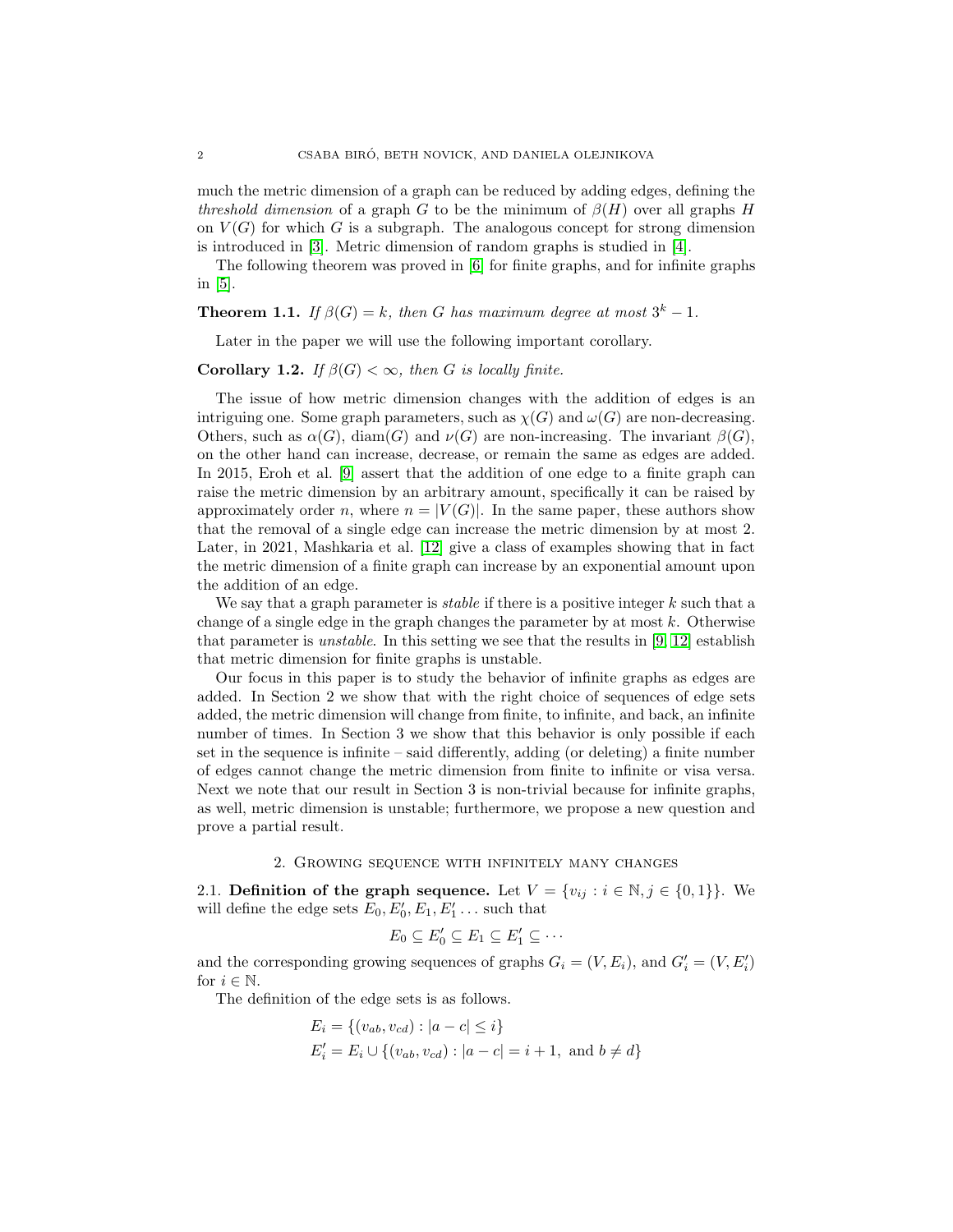

<span id="page-2-0"></span>FIGURE 1. The graphs  $G_1, G'_1$ , and  $G_2$ 

The graphs  $G_0$  is the infinite matching and it is disconnected. The graph  $G'_0$  is the so-called ladder, and  $\beta(G'_0) = 2$ . See Figure [1](#page-2-0) for  $G_1, G'_1$ , and  $G_2$ .

**Theorem 2.1.** *For all*  $i \geq 1$ *,* 

*a)*  $\beta(G_i) = \infty$ *b*)  $\beta(G'_i) \leq 2i + 1$ 

*Proof.* Let  $i \geq 1$  and suppose that  $\beta(G_i) < \infty$ . Let W be a resolving set. Let  $k = \max\{a : v_{ab} \in W\} + 1$ . Then  $v_{k,0}$  and  $v_{k,1}$  are not distinguished by W. Indeed, if  $v_{ab} \in W$ , then  $d(v_{ab}, v_{k,0}) = d(v_{ab}, v_{k,1}) = \left\lceil \frac{k-a}{i} \right\rceil$ . So W is not a resolving set, a contradiction.

To see the second part, let  $W = \{v_{ab} : a+b \leq i\}$ . Then  $|W| = 2i + 1$ . We will show that W is a resolving set of  $G'_{i}$ .

To see this, we introduce two functions  $\alpha_i(k)$  and  $\beta_i(k)$  to measure the distance of vertices in  $G'_{i}$ . Let

$$
\alpha_i(k) = d(v_{ab}, v_{cd}) \text{ if } |a - c| = k \text{ and } b = d
$$
  

$$
\beta_i(k) = d(v_{ab}, v_{cd}) \text{ if } |a - c| = k \text{ and } b \neq d.
$$

For example, the sequence  $\{\alpha_2(k)\}_{k=0}^{\infty}$  starts with 0, 1, 1, 2, 2, 2, 2, 3, 3, 4, 4, 4, 4,  $5,\ldots$ , and  $\{\beta_2(k)\}_{k=0}^{\infty}$  starts with 1, 1, 1, 1, 2, 2, 3, 3, 3, 3, 4, 4, 5, 5,...

In general,

$$
\alpha_i(k) = \begin{cases} \left\lceil \frac{k}{i+1} \right\rceil + 1 & \text{if } \frac{k}{i+1} \text{ is an odd integer} \\ \left\lceil \frac{k}{i+1} \right\rceil & \text{otherwise,} \end{cases}
$$

$$
\beta_i(k) = \begin{cases} \left\lceil \frac{k}{i+1} \right\rceil + 1 & \text{if } \frac{k}{i+1} \text{ is an even integer} \\ \left\lceil \frac{k}{i+1} \right\rceil & \text{otherwise.} \end{cases}
$$

<span id="page-2-1"></span>**Lemma 2.2.** *For all*  $k \in \mathbb{N}$ ,  $\alpha_i(k) \leq \alpha_i(k+1)$ ,  $\beta_i(k) \leq \beta_i(k+1)$ *. Less obviously*  $\alpha_i(k) \leq \beta_i(k+1)$  *and*  $\beta_i(k) \leq \alpha_i(k+1)$ *.* 

*Proof.* When  $k/(i+1)$  is not an integer, the assertions are clear. If  $k/(i+1)$  is an odd integer, then  $\alpha_i(k) = [k/(i+1)] + 1 = [(k+1)/(i+1)] = \beta_i(k+1)$ ; the other assertions are trivial. The case when  $k/(i+1)$  is an even integer is similar.  $\square$ 

<span id="page-2-2"></span>**Lemma 2.3.** *For all*  $k \in \mathbb{N}$ *, we have*  $\alpha_i(k + j) \neq \beta_i(k + j)$  *for some*  $0 \leq j \leq i$ *.*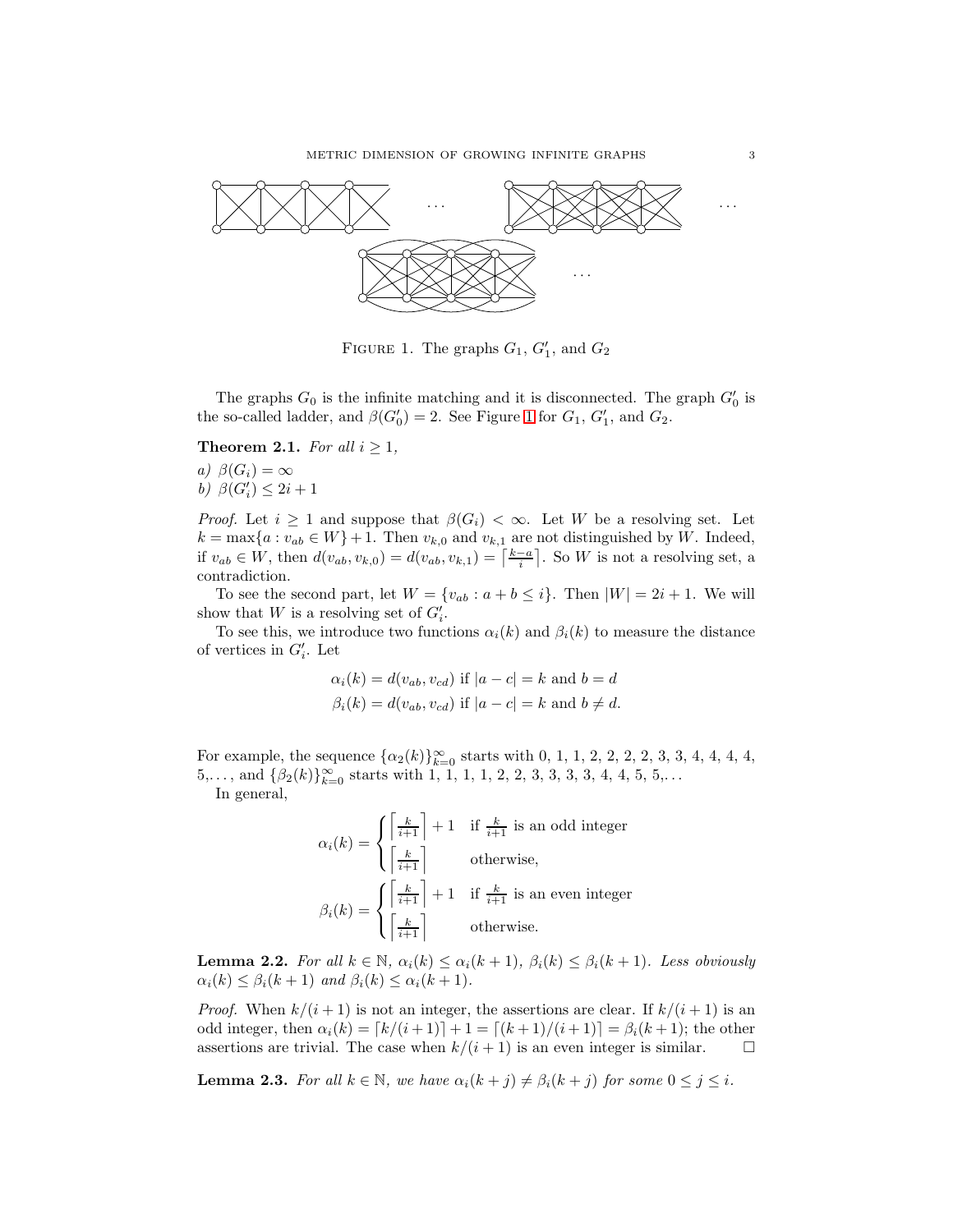*Proof.* Let  $0 \leq j \leq i$  be such that  $(k + j)/(i + 1)$  is an integer. Then it is an even integer or an odd integer. Either way

$$
\alpha_i\left(\frac{k+j}{i+1}\right) \neq \beta_i\left(\frac{k+j}{i+1}\right).
$$

<span id="page-3-0"></span>**Lemma 2.4.** *If*  $\alpha_i(k) = \alpha_i(k+1) = \cdots = \alpha_i(k+i+1)$ *, then*  $\beta_i(k+i) < \beta_i(k+i+1)$ *. Symmetrically, if*  $\beta_i(k) = \beta_i(k+1) = \cdots = \beta_i(k+i+1)$ *, then*  $\alpha_i(k+i) < \alpha_i(k+i+1)$ *.* 

*Proof.* We will show the first assertion; the proof of the second one is similar. Suppose  $\alpha_i(k) = \cdots = \alpha_i(k + i + 1)$ . If  $(k + j)/(i + 1)$  is an integer for some  $1 \leq j \leq i$ , then either  $\alpha_i(k+j-1) < \alpha_i(k+j)$ , or  $\alpha_i(k+j) < \alpha_i(k+j+1)$ , depending on the parity of  $(k + j)/(i + 1)$ . Either way, it would contradict the condition. Otherwise,  $k/(i + 1)$  and  $(k + i + 1)/(i + 1)$  are both integers. Since  $\alpha_i(k) = \alpha_i(k+i+1)$ , we must have that  $k/(i+1)$  is an odd integer, so  $(k+i+1)/(i+1)$ is an even integer, and  $(k + i)/(i + 1)$  is not an integer. Hence

$$
\beta_i(k+i) = \left\lceil \frac{k+i}{i+1} \right\rceil = \left\lceil \frac{k+i+1}{i+1} \right\rceil < \left\lceil \frac{k+i+1}{i+1} \right\rceil + 1 = \beta_i(k+i+1).
$$

<span id="page-3-1"></span>**Lemma 2.5.** *For all*  $k \in \mathbb{N}$ , we have  $\alpha_i(k) < \beta_i(k+i+1)$  and  $\beta_i(k) < \alpha_i(k+i+1)$ 

*Proof.* For the first assertion, suppose  $\alpha_i(k) = \beta_i(k+i+1)$ . Then

$$
\left\lceil \frac{k}{i+1} \right\rceil + y = \left\lceil \frac{k+i+1}{i+1} \right\rceil + z,
$$

where  $y, z \in \{0, 1\}$  with  $y = 1$  iff  $k/(i + 1)$  is an odd integer, and  $z = 1$  iff  $(k+i+1)/(i+1)$  is an even integer. Since  $\left[\frac{k}{i+1}\right]+1=\left[\frac{k+i+1}{i+1}\right]$ , we have  $y=1$ , and  $z = 0$ . So  $k/(i + 1)$  is an odd integer. But then  $(k + i + 1)/(i + 1)$  is an even integer, contradicting  $z = 0$ .

We are ready to finish the proof of  $\beta(G_i') \leq 2i + 1$  by showing that W is a resolving set. To see this, let  $v_{ab}, v_{cd} \in V$ ; we will show that the distance vectors of  $v_{ab}$  and  $v_{cd}$  are distinct. Due to Lemma [2.2,](#page-2-1) the coordinates of the distance vectors are monotone in the first index, so we may assume  $a \leq c \leq a+1$ . Up to symmetry, there are three different cases.

*Case 1:*  $c = a, b = 0, d = 1$ The distance vectors are

$$
\begin{array}{ccccccccc}\n(\alpha_i(a) & \alpha_i(a-1) & \dots & \alpha_i(a-i) & \beta_i(a) & \beta_i(a-1) & \dots & \beta_i(a-i+1) \\
(\beta_i(a) & \beta_i(a-1) & \dots & \beta_i(a-i) & \alpha_i(a) & \alpha_i(a-1) & \dots & \alpha_i(a-i+1))\n\end{array}
$$

Due to Lemma [2.3,](#page-2-2) there is a distinct coordinate somewhere among the first  $i + 1$ .

*Case 2:*  $c = a + 1, b = d = 0$ The distance vectors are

$$
\begin{array}{ccccccccc}\n(\alpha_i(a) & \alpha_i(a-1) & \dots & \alpha_i(a-i) & \beta_i(a) & \beta_i(a-1) & \dots & \beta_i(a-i+1) \\
(\alpha_i(a+1) & \alpha_i(a) & \dots & \alpha_i(a-i+1) & \beta_i(a+1) & \beta_i(a) & \dots & \beta_i(a-i+2)\n\end{array}
$$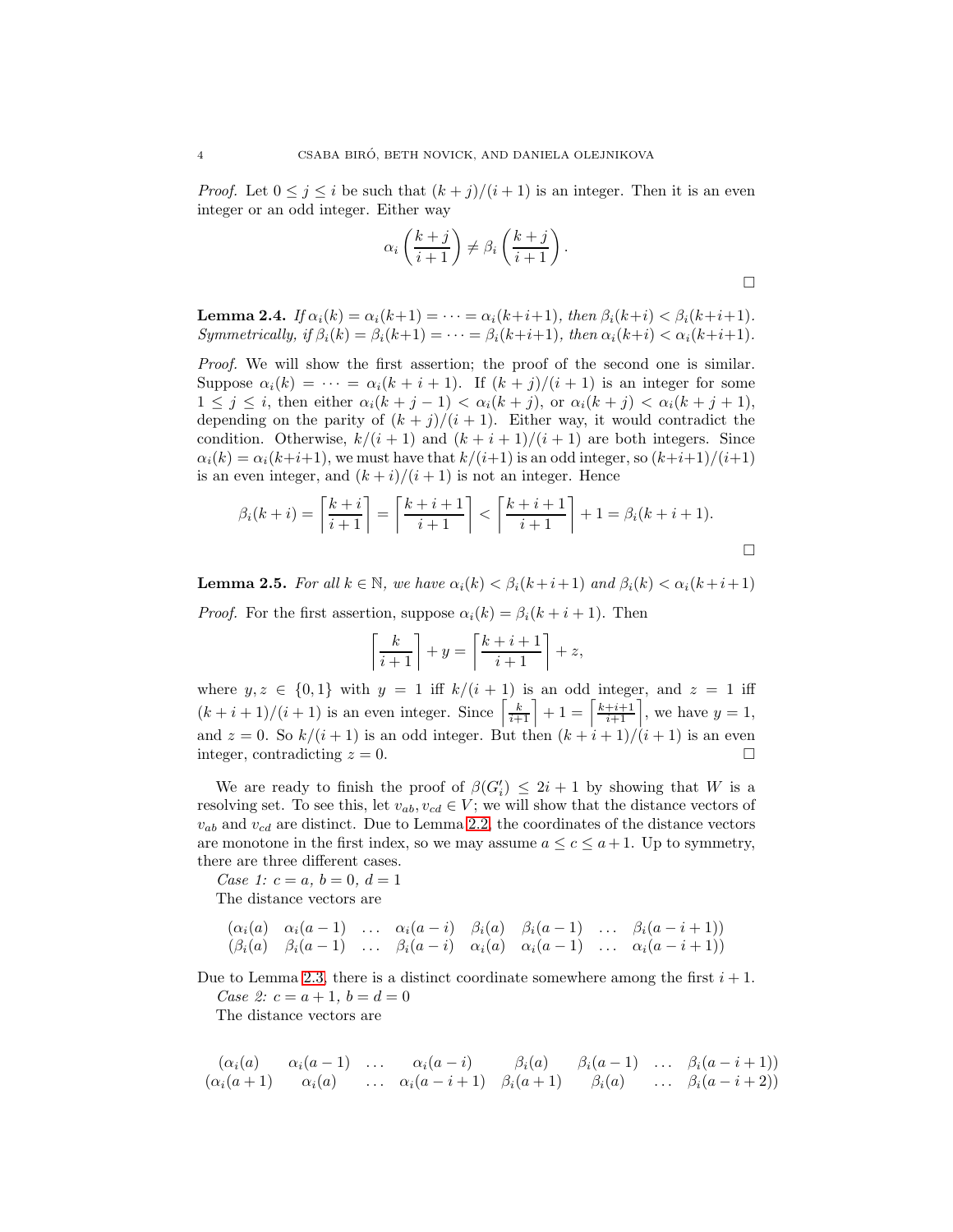We see that  $\alpha_i(a - i) = \alpha_i(a - i + 1) = \cdots = \alpha_i(a + 1)$ , so by Lemma [2.4,](#page-3-0) we conclude  $\beta_i(a) < \beta_i(a+1)$ , and so the two vectors differ.

*Case 3:*  $c = a + 1, b = 0, d = 1$ 

The distance vectors are

$$
\begin{array}{ccccccccc}\n(\alpha_i(a) & \alpha_i(a-1) & \dots & \alpha_i(a-i) & \beta_i(a) & \beta_i(a-1) & \dots & \beta_i(a-i+1) \\
(\beta_i(a+1) & \beta_i(a) & \dots & \beta_i(a-i+1) & \alpha_i(a+1) & \alpha_i(a) & \dots & \alpha_i(a-i+2))\n\end{array}
$$

<span id="page-4-1"></span>In this case,  $\alpha_i(a-i) = \beta_i(a-i+1) = \alpha_i(a-i+2) = \beta_i(a-i+3) = \cdots = \beta_i(a+1)$ . This contradicts Lemma [2.5.](#page-3-1)

### 3. Finite changes in the edge set

In Section [2](#page-1-0) we have shown that it is possible to change between finite and infinite metric dimension infinitely many times with the addition of edges. Notice, that in the example we provided, an infinite number of edges were added in every step. It is natural to ask if the same can be achieved with the addition of a finite number of edges.

The following theorem and corollary answers this question in the negative.

<span id="page-4-0"></span>Theorem 3.1. *Let* G *be a graph, and let* G′ *be a graph constructed from* G *by adding or removing an edge between vertices* u *and* v*. Let* W *be a resolving set of* G*, and let*

$$
W' = W \cup \bigcup_{w \in W} \{x \in V(G) : d_G(w, x) \in I(d_G(w, u), d_G(w, v))\},\
$$

*where*  $I(a, b)$  *represents the closed interval of integers between the integers* a and b, *regardless of which one is greater.*

*Then*  $W'$  *is a resolving set of*  $G'$ *.* 

<span id="page-4-2"></span>Corollary 3.2. *Let* G *be a graph and let* G′ *be constructed from* G *by changing (adding or removing) finitely many edges. Then the metric dimension of* G *is finite if and only if the metric dimension of* G′ *is finite.*

*Proof.* Suppose  $\beta(G) < \infty$ , and let W be a finite resolving set. We can form a finite sequence of addition and removal of edges to construct  $G'$ . In each step, apply Theorem [3.1](#page-4-0) to construct a new resolving set. Notice that the set we add in each step is finite, which follows from the fact that, by Corollary [1.2,](#page-1-1)  $G$  is locally finite.

Now suppose that  $\beta(G) = \infty$ . Suppose for a contradiction that a finite sequence of changes turns G into  $G'$ , and  $\beta(G') < \infty$ . Then one can reverse the changes to construct G from  $G'$ , contradicting to the first part of the theorem.

# *Proof of Theorem [3.1.](#page-4-0)*

**Addition of an edge.** Let G be a graph with a resolving set W. Let  $u, v \in V(G)$ ,  $u \nsim v$ , and let  $G' = G + uv$ . Let W' be the set defined in the statement of the theorem. If W is a resolving set of  $G'$ , then  $W'$  is also a resolving set of  $G'$ . So for the balance, we assume that  $W$  is not resolving  $G'$ .

Hence there are two vertices  $x, y \in V(G')$  that are not resolved by W in G'. However, they are resolved by W in G, so there is a  $w \in W$  such that  $d_G(w, x) \neq$  $d_G(w, y)$ , but  $d_{G'}(w, x) = d_{G'}(w, y)$ .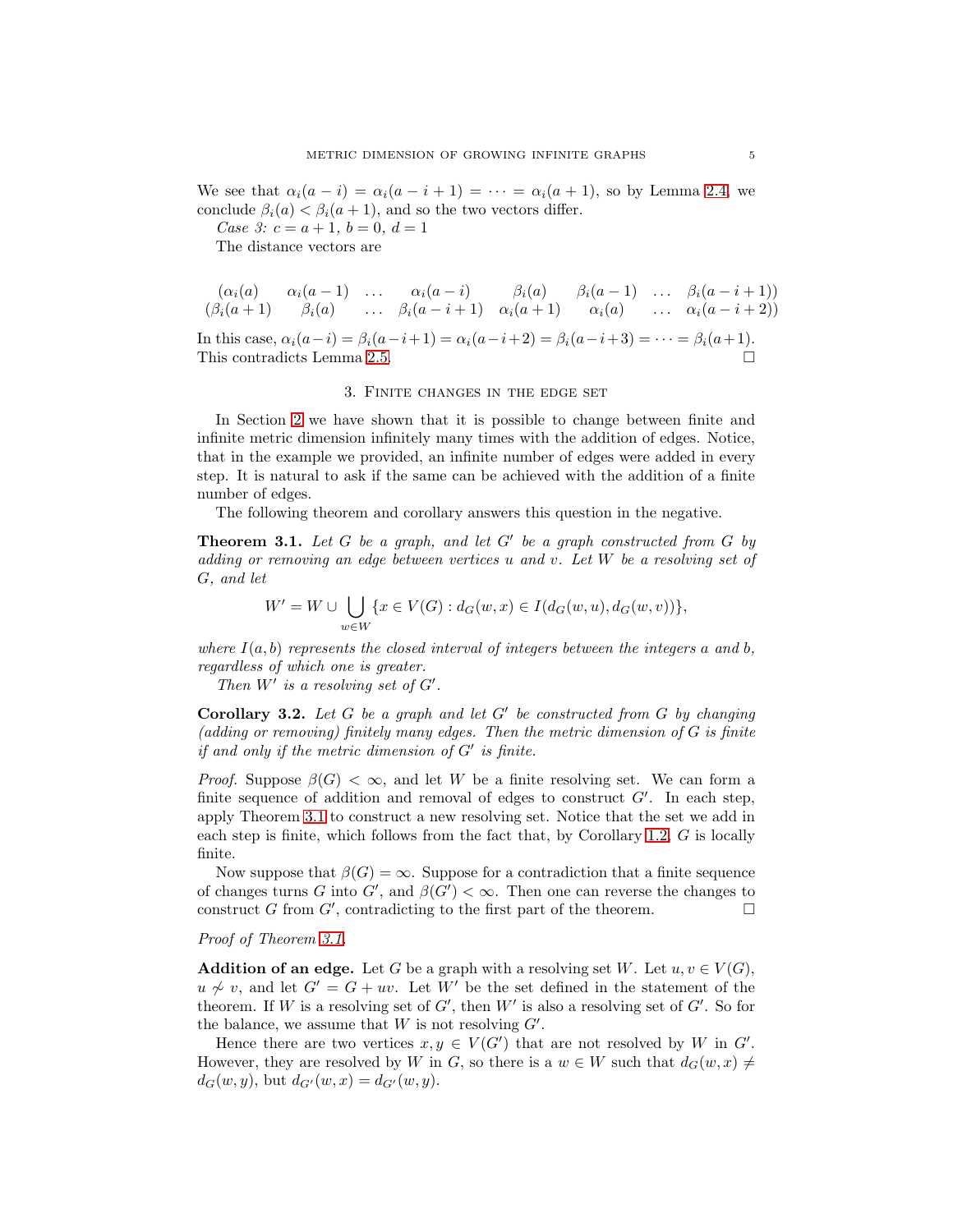

<span id="page-5-0"></span>



<span id="page-5-1"></span>Figure 3. Addition of edge, Case 1

For brevity of notation, we will write  $d(a, b) = d_G(a, b)$  for distances in G, and  $d'(a, b) = d_{G'}(a, b)$  for distance in G'. Furthermore we write  $d(a) = d(w, a)$ , and  $d'(a) = d'(w, a)$ . To reiterate previous statements with the new notations, without loss of generality

$$
d(x) < d(y) \qquad \text{and} \qquad d'(x) = d'(y).
$$

An important simple observation that we will repeatedly use is that distances in G' are never longer than distances in G, so for all  $a, b, d'(a, b) \leq d(a, b)$ , and  $d'(a) \leq d(a)$ .

For the argument below, the key is the following lemma.

<span id="page-5-2"></span>**Lemma 3.3.** Let  $G$ ,  $G'$ ,  $u$ ,  $v$ ,  $x$ ,  $y$ ,  $w$  as before. Let  $P$  be a geodesic from  $w$  to x, and let  $w' \in V(P)$ . If there exists a geodesic from  $w'$  to  $y$  in  $G'$  that does not *contain the uv edge, then*  $w'$  *resolves*  $x$  *and*  $y$  *in*  $G'$ *. (See Figure [2.](#page-5-0))* 

*Proof.* Suppose that w' does not resolve x and y in G', that is  $d'(w', x) = d'(w', y)$ . Since there is a geodesic from  $w'$  to y in  $G'$  that does not contain the edge  $uv$ , we have  $d'(w', y) = d(w', y)$ . Then

$$
d(y) \le d(w') + d(w', y) = d(w') + d'(w', y) = d(w') + d'(w', x) \le d(w') + d(w', x)
$$
  
Recall that w' is on the geodesic P, so  $d(w') + d(w', x) = d(x)$ . We conclude that  $d(y) \le d(x)$ , a contradiction.

Now we proceed with the proof of the theorem. We distinguish two cases.

Case 1:  $d(x) = d'(x)$  (Figure [3\)](#page-5-1). In this case we necessarily have  $d'(y) < d(y)$ . In other words, a geodesic  $R'$  from  $w$  to  $y$  in  $G'$  contains the edge  $uv$ ; without loss of generality  $u$  is the vertex closer to  $w$  on  $R'$ . On the other hand, there is a geodesic  $P$  from  $w$  to  $x$  that does not contain  $uv$ .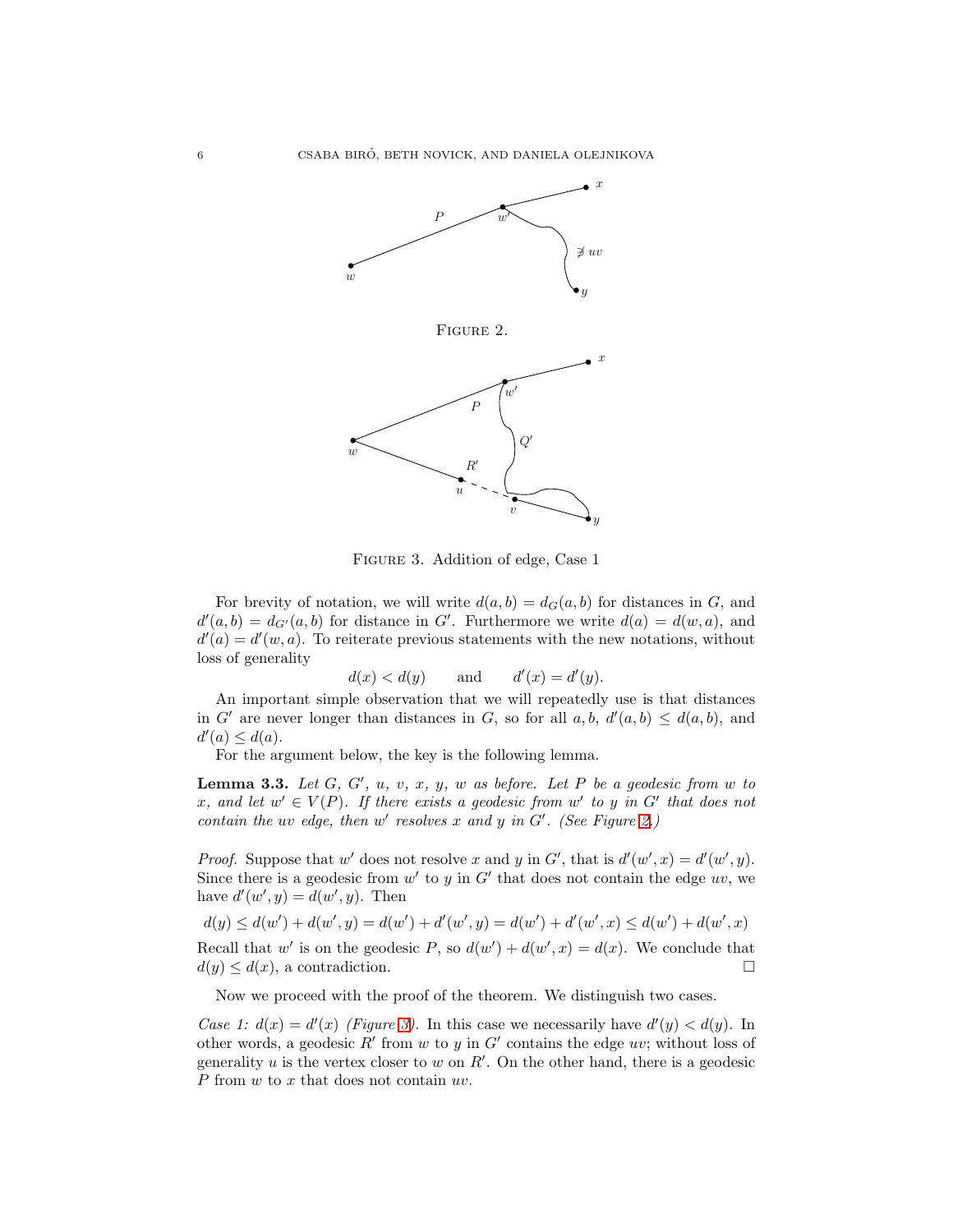

<span id="page-6-0"></span>Figure 4. Addition of edge, Case 2

If  $d(v) > d(x)$ , then note that  $d(x)$  must be in the interval of integers  $[d(u), d(v)]$ . Indeed,  $d(u) < d(x)$ , because  $d'(x) = d'(y)$ . Hence  $x \in W'$ , and x trivially resolves  $x$  and  $y$ .

So we may assume  $d(v) \leq d(x)$ . Let  $w' \in V(P)$  the unique vertex for which  $d(w') = d(v)$ . If  $d'(w', x) \neq d'(w', y)$ , then w' resolves x and y in G', so we are done. Otherwise we will argue that a geodesic  $Q'$  from  $w'$  to  $y$  in  $G'$  can not contain uv, and we get a contradiction by Lemma [3.3.](#page-5-2)

Indeed, if  $\ell = d'(w', x) = d'(w', y)$ , then we will prove that  $v \notin V(Q')$ . For otherwise,  $d'(v, y) \leq \ell$ , and since v is the vertex on the geodesic R' that is closer to  $y, d(v, y) = d'(v, y) \leq \ell$ . Then

$$
d(y) \le d(v) + d(v, y) \le d(w') + \ell = d(x),
$$

a contradiction.

*Case 2:*  $d'(x) < d(x)$  *and*  $d'(y) < d(y)$  *(Figure [4\)](#page-6-0).* This time, there exist geodesics  $P'$  from w to x and R' from w to y in G', both of which contain uv. Without loss of generality, let u be the vertex on  $P'$  closer to w. Consequently, u is the vertex on R' closer to w as well. Note that  $d'(x) = d'(y)$  implies  $d(v, x) = d(v, y)$ . Call this distance  $\ell$ . Now there is a geodesic P from  $w$  to  $x$  in  $G$  that is longer than  $P'$ .

If  $d(v) > d(x)$ , then again  $d(x) \in [d(u), d(v)]$ . This time  $d(u) < d(x)$ , because  $d'(x) \leq d(x)$ . Hence, again,  $x \in W'$ , and x resolves x and y.

So we may assume  $d(v) \leq d(x)$ . Let w' be the unique vertex on P for which  $d(w') = d(v)$ . Again, we will show that w' resolves x and y in G'. Similarly as before, the strategy of the proof is that if we assume it does not, then we can show that v is not an any geodesic from  $w'$  to y in  $G'$ , and Lemma [3.3](#page-5-2) finishes the proof.

As we assume that w' does not resolve x and y in G', we have  $d'(w',x) = d'(w',y)$ . As  $w'$  is on the geodesic  $P$ ,

$$
d(w',x) = d(x) - d(w') < d(y) - d(v) \le d(v,y) = \ell
$$

A quick observation is that  $d'(w', x) = d(w', x)$  for otherwise there is a path from w' to x in G' through uv that is shorter than  $d(w',x)$ . However,  $d(w',x) < \ell$ , and  $d(v, x) = \ell.$ 

So now we have seen that  $d'(w', y) = d'(w', x) < \ell$ , but  $d'(v, y) = d(v, y) = \ell$ . This shows that a geodesic from  $w'$  to y in  $G'$  can not contain v, as we intended.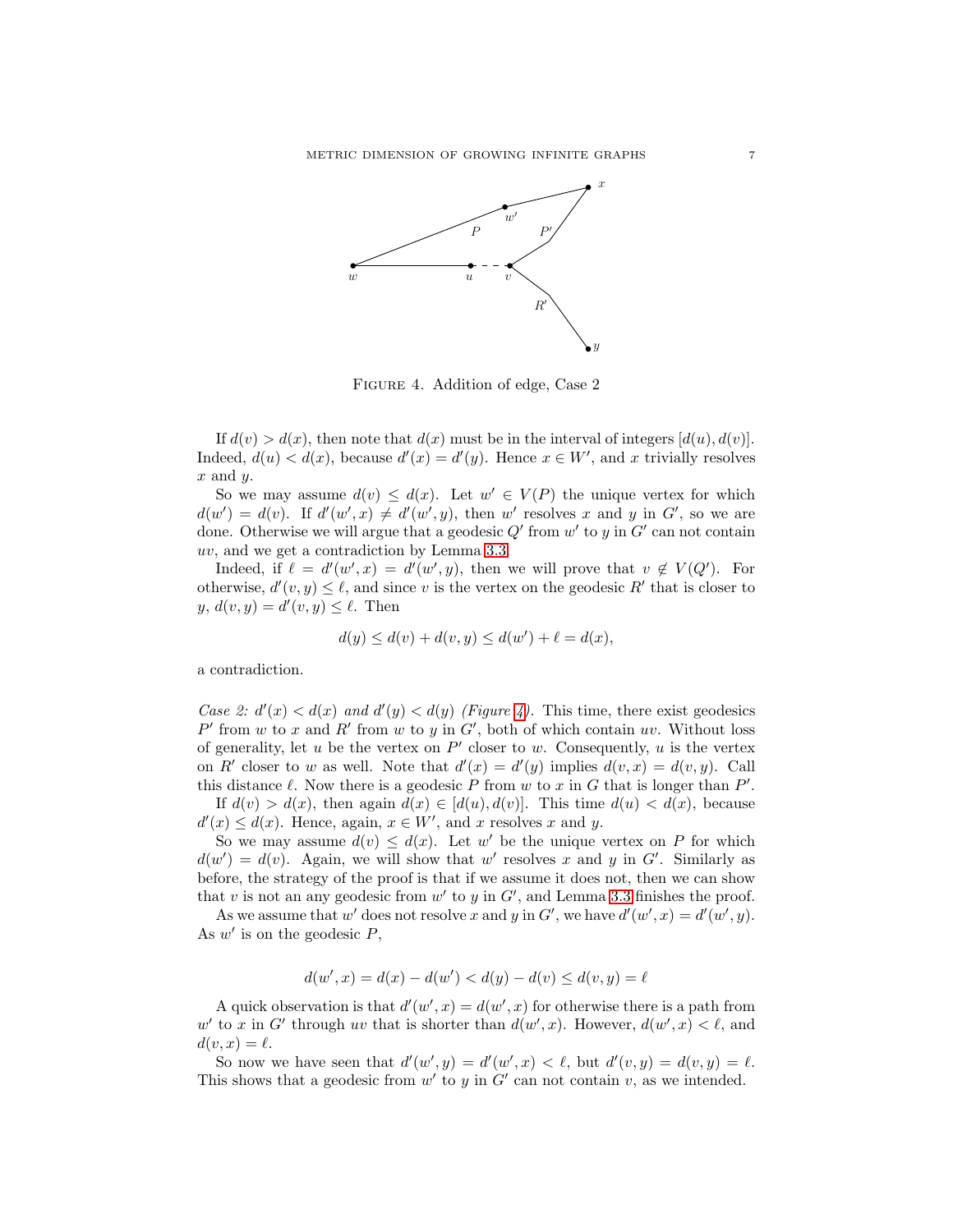

<span id="page-7-0"></span>Figure 5. Removal of edge, Case 1



<span id="page-7-1"></span>Figure 6. Removal of edge, Case 2

**Removal of an edge.** Let G be a graph with a resolving set W. Let  $u, v \in V(G)$ ,  $u \sim v$ , and let  $G' = G - uv$ . Let W' be the set defined in the statement of the theorem. As before, we assume that  $W$  is not resolving  $G'$ , for otherwise we are done.

Again, there are two vertices  $x, y \in V(G')$  that are not resolved by W in G', but resolved in G, so there is a  $w \in W$  such that (without loss of generality)

$$
d(x) < d(y) \qquad \text{and} \qquad d'(x) = d'(y).
$$

This time, distances in  $G'$  are never shorter than distances in  $G$ , so for all  $a, b$ ,  $d(a, b) \le d'(a, b)$ , and  $d(a) \le d'(a)$ .

Consider geodesics from  $w$  to  $x$  and from  $w$  to  $y$  in  $G$ . Let the last common vertex on them be  $a$ , and let the portion of these geodesics from  $a$  to  $x$  be called P, the portion from a to y be called  $R$ , and let the portion from w to a be called  $Q$ . The edge uv is on one of these paths and it can not be on  $R$ . So again, we distinguish two cases.

*Case 1:* uv *is on* P *(Figure [5\)](#page-7-0).* Without loss of generality, v is the vertex farther from  $w$ . We claim  $v$  resolves  $x$  and  $y$  in  $G'$ . Suppose not. Then

$$
d(v, x) = d'(v, x) = d'(v, y) \ge d(v, y),
$$

so

$$
d(x) = d(v) + d(v, x) \ge d(v) + d(v, y) \ge d(y),
$$

a contradiction.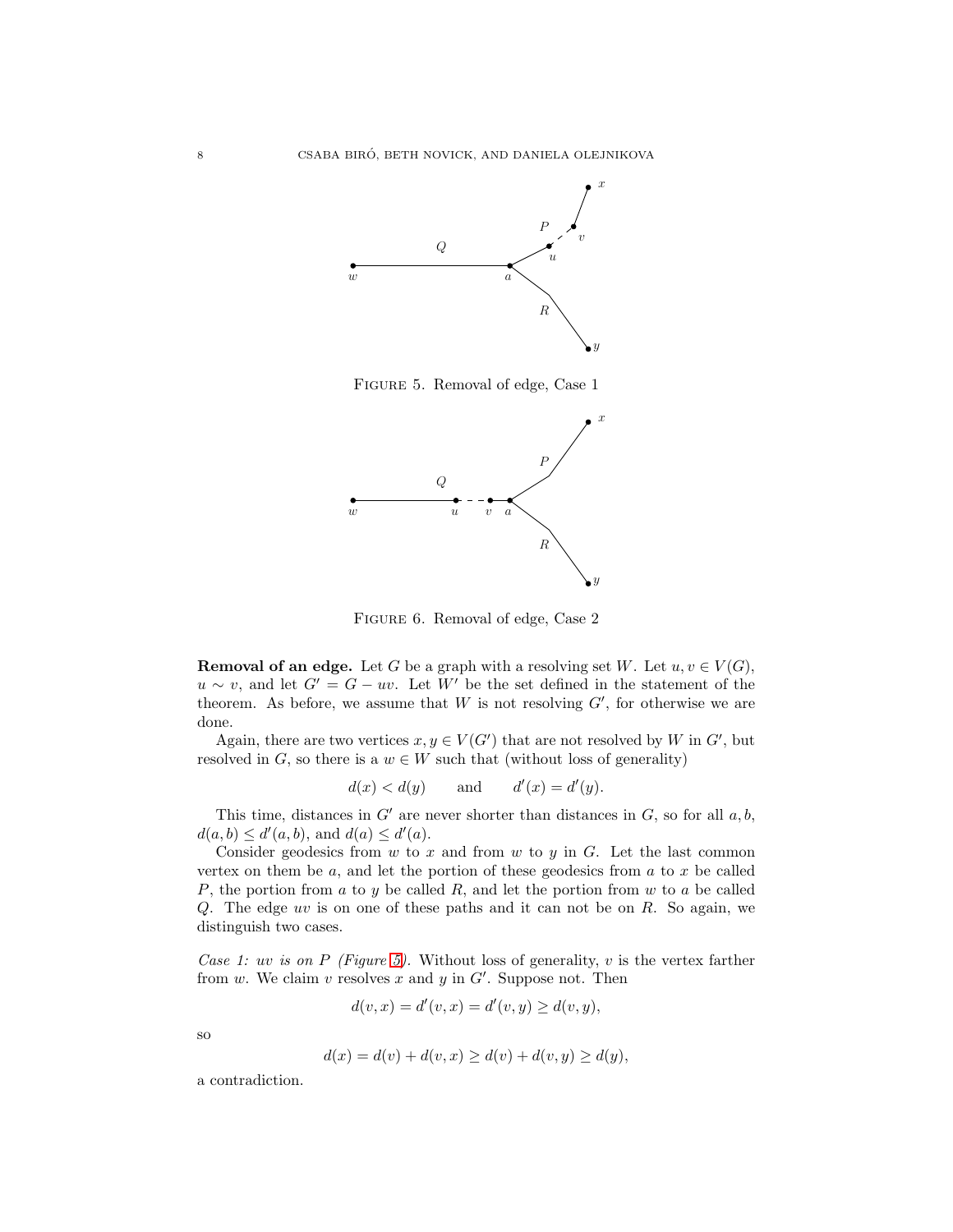*Case 2:* uv *is on* Q *(Figure [6\)](#page-7-1).* Without loss of generality, v is the vertex farther from  $w$ . We claim  $v$  resolves  $x$  and  $y$  in  $G'$ . Suppose not. Then

$$
d(x) = d(v) + d(v, x) = d(v) + d'(v, x) = d(v) + d'(v, y) = d(v) + d(v, y) = d(y),
$$
  
a contradiction.

We note that for the case of edge removal, we have actually shown something stronger, namely that we may replace the W' with simply  $W' = W \cup \{u, v\}$ . This same result, for the edge removal case, was established by Eroh et al. [\[9\]](#page-12-15) in the context of finite graphs. Their proof method is not much different from ours. Furthermore, we note that their proof works in the infinite case as well.

# 4. Single edge change

In Section [3](#page-4-1) we have shown that changing finitely many edges can not turn the metric dimension from finite to infinite or vice versa. We have shown this by proving that a single edge change can not turn the metric dimension from finite to infinite or vice versa.

It is natural to ask, what a change of a single edge can do in terms of metric dimension. In particular, is there a bound on the change in the metric dimension after we change a single edge?

It is implicit from the "removal" part of our proof for Theorem [3.1](#page-4-0) that removal of an edge can not increase the metric dimension by more than 2. So in this section we focus on addition of an edge.

This question is particularly important, because if there is a bound (say, addition of a single edge change can not change the metric dimension by more than  $k$ ), then it would render our result from Section [3](#page-4-1) trivial.

Of course this question is meaningful for both finite and infinite graphs. However, as we will see later, as long as there is no bound for finite graphs, we can show that there is no bound for infinite graphs. So in the next part of the section, we deal with finite graphs, and we return to the infinite case at the end of the section.

In [\[9\]](#page-12-15), the authors state the following theorem.

**Theorem 4.1.** *There exists a graph* G and a non-edge e in G such that  $\beta(G+e)$ − β(G) *can be arbitrarily large.*

While the idea in their paper seems correct, the short proof (which is an example  $graph G$  is not correct.

This issue seems to have been unnoticed. Mashkaria, Odor, and Thiran [\[12\]](#page-12-5) cite ´ the paper [\[9\]](#page-12-15), and claim an improved example, which increases the metric dimension exponentially. More precisely, they prove the following theorem.

<span id="page-8-0"></span>**Theorem 4.2.** For all  $k \geq 3$  there exists a graph G and a non-edge e in G such *that*  $\beta(G) \leq k$  *and*  $\beta(G + e) \geq 2^{k-1} - 2$ *.* 

Since they provide a correct proof, this already ensures that our Theorem [3.1](#page-4-0) and Corollary [3.2](#page-4-2) are meaningful. However, this result raises another interesting question.

<span id="page-8-1"></span>**Question 4.3.** *Is there a function*  $f(d)$  *such that*  $\beta(G + e) \leq f(\beta(G))$  *for all* G and  $e \notin E(G)$ ? If there is one, what is smallest such function? More precisely, *determine*

 $\iota(d) = \min\{\beta(G + e) : \beta(G) = d, e \notin E(G)\}.$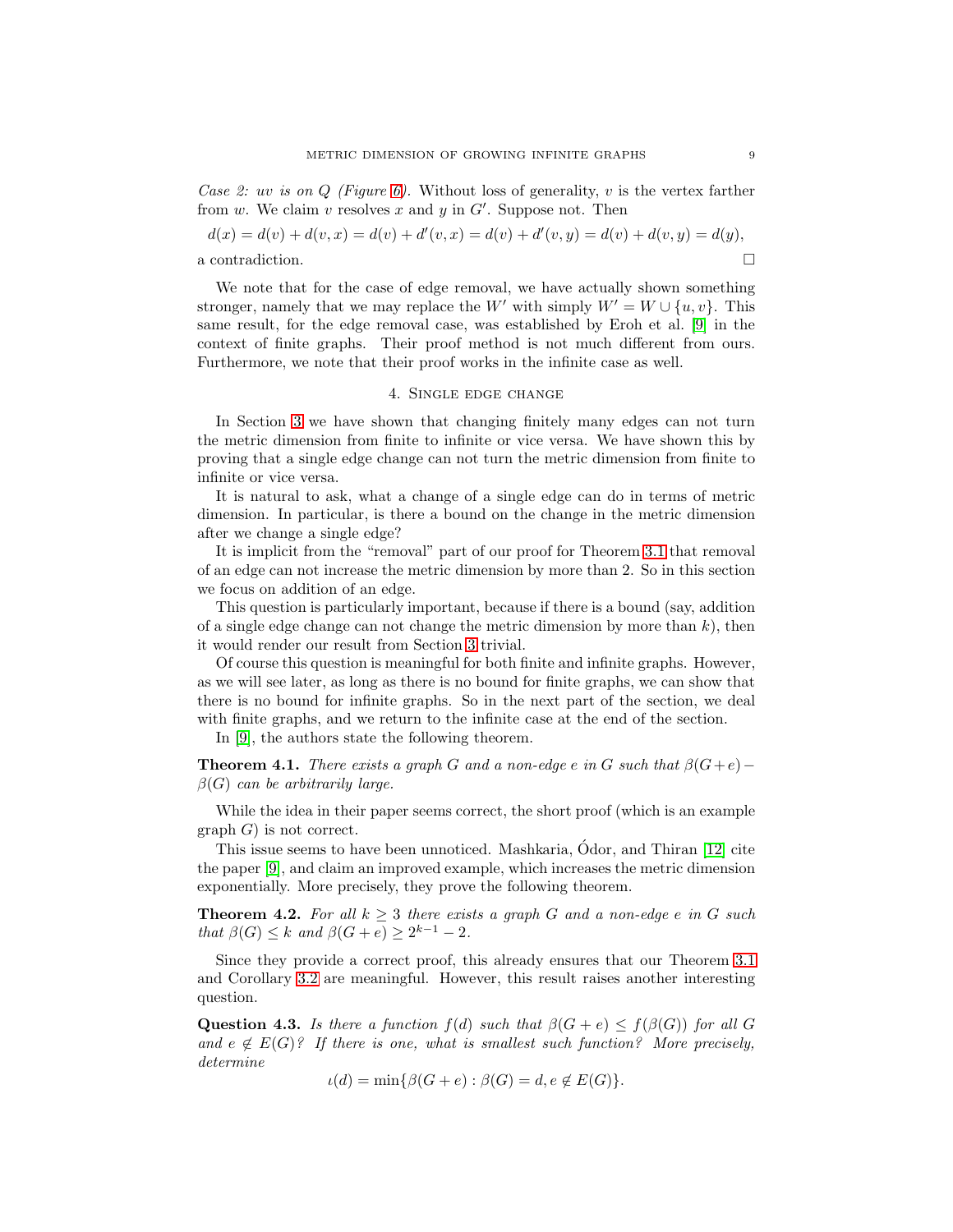

<span id="page-9-0"></span>FIGURE 7. The filled vertices form a resolving set of the graph without the dashed edge. Once the dashed edge is added, the vertices on the right (one of them labeled 44444) are not resolved. The metric dimension roughly doubles with the addition of the edge.

We know  $\iota(1) = 2$ , but all the other values (or indeed their existence) in unknown. Theorem [4.2](#page-8-0) shows that  $\iota(d) = \Omega(2^d)$ .

We first present an example (without proof) of a relatively simple graph for which adding an edge roughly doubles the metric dimension. This example simplifies and corrects ideas from [\[9\]](#page-12-15). See Figure [7.](#page-9-0)

Next, we add our contribution to Question [4.3.](#page-8-1) The following theorem is a strengthening of Theorem [4.2.](#page-8-0)

<span id="page-9-1"></span>**Theorem 4.4.** For all  $k \geq 4$  there exist a graph G and  $e \notin E(G)$  such that  $\beta(G) \leq k$ , but  $\beta(G + e) \geq (k+1)2^{k-2} - 1$ . Hence  $\iota(d) = \Omega(d2^d)$ .

Before we can get to the proof we propose a related problem in enumerative combinatorics.

Let  $T_n$  be the set of ternary strings, consisting of digits 0, 1, and 2. For  $x \in T_n$ , let  $x(i)$  denote the *i*th digit of x. We say two elements  $x, y \in T_n$  conflict, if there exists an *i* with  $x_i = y_i = 2$ , and for all *j* for which  $x(j) \neq y(j)$ , we have  $\{x(j), y(j)\} = \{0, 2\}.$ 

We call a subset  $S \subseteq T_n$  *conflict-free*, if no two elements S conflict. Let  $t_n$  be the size of a largest conflict-free subset of  $T_n$ .

Observation 4.5.  $t_n \geq 2^n + n2^{n-1}$ 

*Proof.* The set of strings that contain at most one 2 is clearly conflict-free.  $\Box$ 

We note that one can prove that  $t_n = 2^n + n2^{n-1}$ , but the proof is more complicated, and we only need the easy lower bound.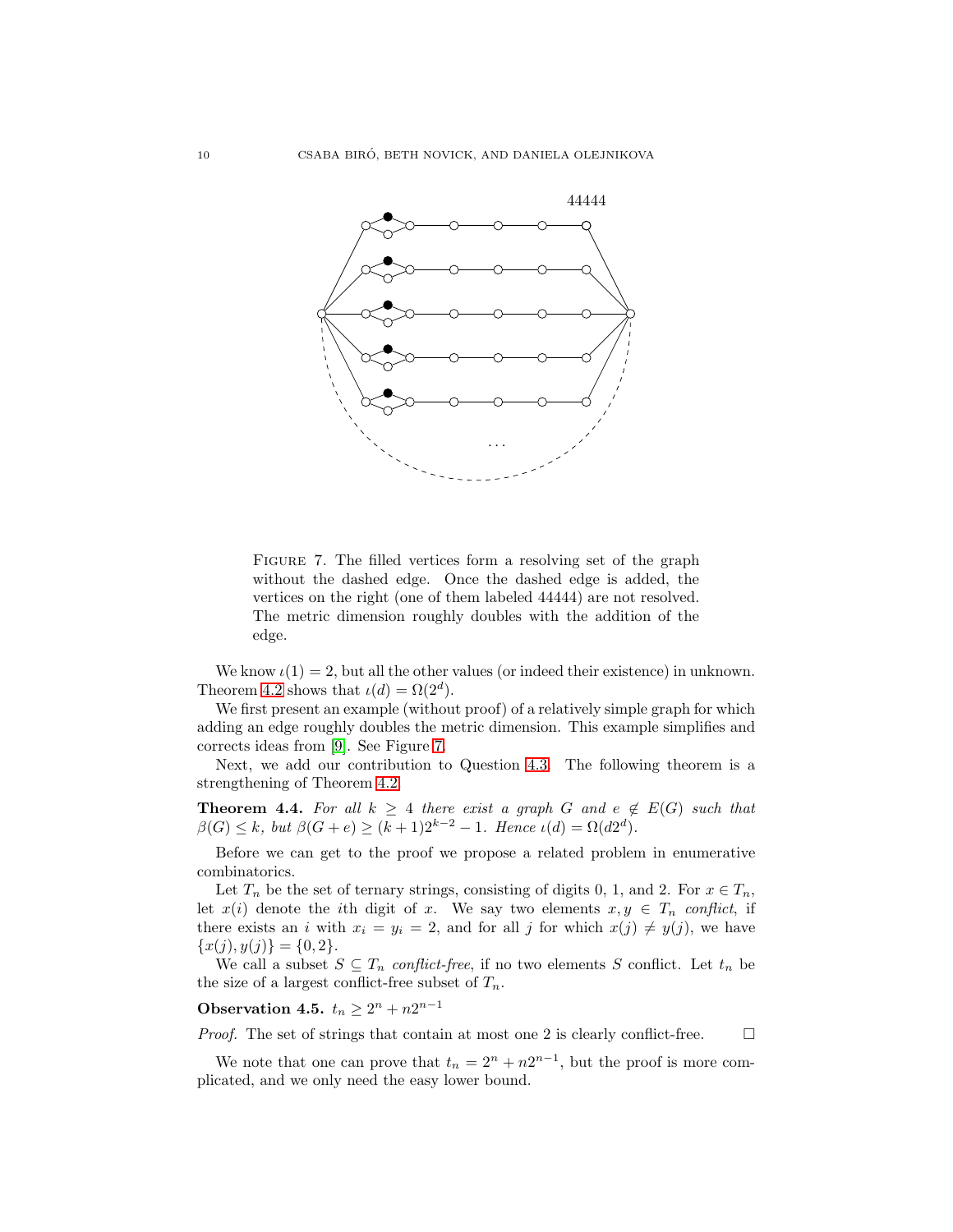

<span id="page-10-0"></span>FIGURE 8. The filled vertices form a resolving set of the graph without the dashed edge. Once the dashed edge is added, every page needs a resolving vertex, except maybe one.

*Proof of Theorem [4.4.](#page-9-1)* Let  $d = k - 1$ . We will define a graph G and  $e \notin E(G)$  such that  $\beta(G) \leq d+1$ , but  $\beta(G+e) \geq t_d - 1 \geq (d+2)2^{d-1} - 1$ .

Let G be defined as follows. Start with  $t_d$  disjoint copies of  $P_4$  (path with 4 edges) with endpoints  $a_i$  and  $b_i$   $(i = 1, \ldots, t_d)$ . We will call these paths "pages". Add a vertex  $w_0$  and join it to each  $a_i$ . Add vertices  $w_1, \ldots, w_d$  that will be connected to various  $b_i$ 's via paths of length 1 or 2, as described below. The vertices  $w_1, \ldots, w_d$ will be called "digits".

Reindex the elements  $b_1, \ldots, b_{t_d}$  with a set of conflict-free elements of  $T_d$ . So the new index of  $b_i$  is a ternary string x. Connect  $b_i$  to  $w_j$  via a path of length  $x(j)$ , if  $x(j) > 0$ . (If  $x(j) = 0$ , no connection is made.) These connecting paths will be called "ramps".

Finally, add a vertex c and connect it to each of  $w_1, \ldots, w_d$ . See Figure [8.](#page-10-0)

We claim that  $\{w_0, \ldots, w_d\}$  is a resolving set of G.

First we show that if  $v \in V(G)$  is on one of the pages, its distance vector is unique. The position of  $v$  on a page (and whether it is on a page) is determined by its distance from  $w_0$ . Then the page index is then determined by the digits.

Since  $c$  of distance 1 from each digit, we just have to show that it is distinguished from each vertex of the same property. There is (at most) one other vertex with this property: it is the  $b_i$  whose new index is 11...1. They are distinguished by their distance from  $w_0$ .

The only vertices remaining are the midpoints of the ramps. They are distinguished from the rest of the vertices by the fact that they are all of distance 6 from  $w_0$ , and the only other vertices of distance 6 from  $w_0$  are the digits.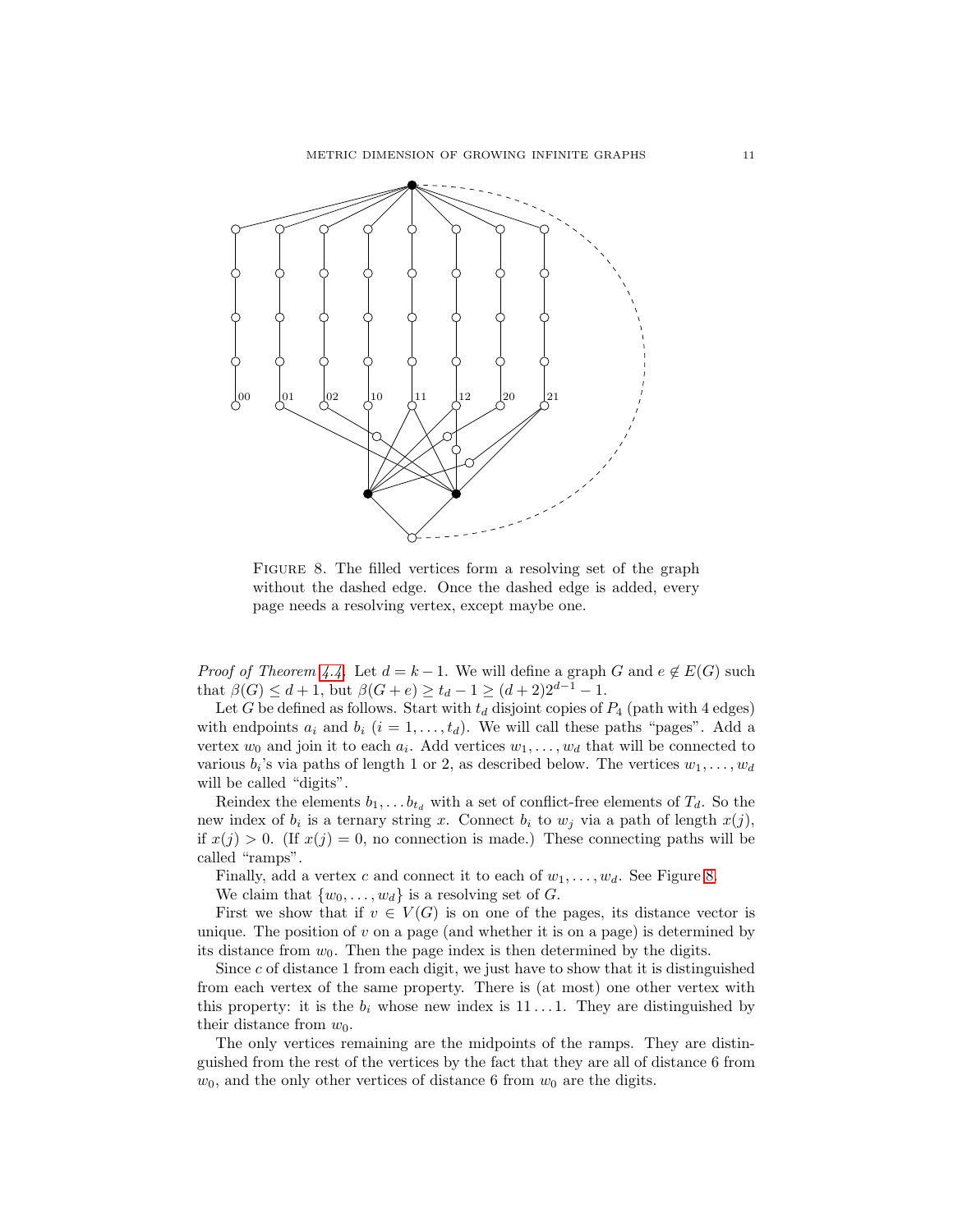However, we need to be careful here. The danger is that two of these vertices have the same distance vector. To understand why this can't happen, let us study their distance vectors.

Let v be a midpoint of a ramp that connects  $w_i$  to a vertex indexed with the ternary string x. By definition,  $x(i) = 2$ . The jth coordinate of the distance vector is

$$
\begin{cases}\n1 & \text{if } j = i; \\
2 & \text{if } j \neq i \text{ and } x(j) = 1; \\
3 & \text{if } j \neq i \text{ and } x(j) \in \{0, 2\}.\n\end{cases}
$$

Let  $u, v$  be two midpoints of ramps, and suppose they have the same distance vectors. Suppose v is on a ramp of  $w_i$  and v is on a ramp of  $w_k$ . Then the *i*th coordinate of the distance vector of  $u$  is 1, while the *i*th coordinate of the distance vector of v is 1 only if  $i = k$ . So we have shown that u and v are both on a ramp of  $w_i$ .

Now suppose the other ends of the ramps are indexed with ternary strings  $x$ and y. From the fact that the distance vectors of  $u$  and  $v$  are identical, it follows that wherever  $x$  and  $y$  differ, one of them has a 0, and the other has a 2. Together with the fact that  $x(i) = y(i) = 2$ , this shows that x and y conflict, which is a contradiction.

It remains to be shown that adding an edge to G raises the metric dimension to at least  $t_d - 1$ . Indeed, if we add the edge  $cw_0$ , the vertices  $a_i$  can not be distinguished by any of the vertices that are not on the pages. Furthermore, if there are two pages  $i, j$  with no resolving vertex on either one, then  $a_i$  and  $a_j$  can not be distinguished. So we need a vertex in the resolving set from each page, except perhaps one. That shows  $\beta(G+e) \ge t_d - 1$ .

As mentioned above, one can prove that  $t_d = 2^d + d2^{d-1}$ . So these techniques can not be used to further improve the theorem.

Finally, as promised, we return to the discussion discussion of infinite graphs.

<span id="page-11-0"></span>**Corollary 4.6.** For all  $k \in \mathbb{N}$ , there exists an infinite graph H, and u, v nonadja*cent vertices of* H *such that*  $\beta(H + uv) - \beta(H) > k$ .

*Proof.* We begin by proving a lemma that relates the metric dimension of finite graphs with the metric dimension of certain infinite graphs constructed from them.

<span id="page-11-1"></span>**Lemma 4.7.** Let G be a finite graph on the vertex set  $V = \{v_1, \ldots, v_n\}$ . Let H *be countably infinite graph constructed from* G *by adding the vertex set* U =  $\{u_1, u_2, \ldots\}$ *, and edges*  $v_1u_1, u_1u_2, u_2u_3, \ldots$  Then

$$
\dim(G) - 1 \le \dim(H) \le \dim(G) + 2
$$

*Proof.* Let W be a smallest resolving set of G. We claim that  $W \cup \{v_1, u_1\}$  is a resolving set of H. To see this, let  $x, y \in V(H)$ . If both  $x, y \in V$ , then already W resolves them. If both are in U, then  $v_1$  resolves them. If  $x \in V$ , and  $y \in U$ , then  $d(x, v_1) < d(x, u_1)$ , and  $d(y, v_1) > d(y, u_1)$  so the set  $\{v_1, u_1\}$  resolves them. This shows  $\dim(H) \leq \dim(G) + 2$ .

Now let W be a smallest resolving set of H. We claim  $(W \cap V) \cup \{v_1\}$  is a resolving set of G. To see this, let  $x, y \in V = V(G)$ . If  $W \cap V$  does not resolve them, it means W includes some vertices of U. However,  $d(x, u_i) = d(x, v_1) + i$ , and same holds for y. So if  $d(x, u_i) \neq d(y, u_i)$ , then  $d(x, v_1) \neq d(y, v_1)$ , and therefore x, y is resolved by  $v_1$ . This shows  $\dim(G) \leq \dim(H) + 1$ .